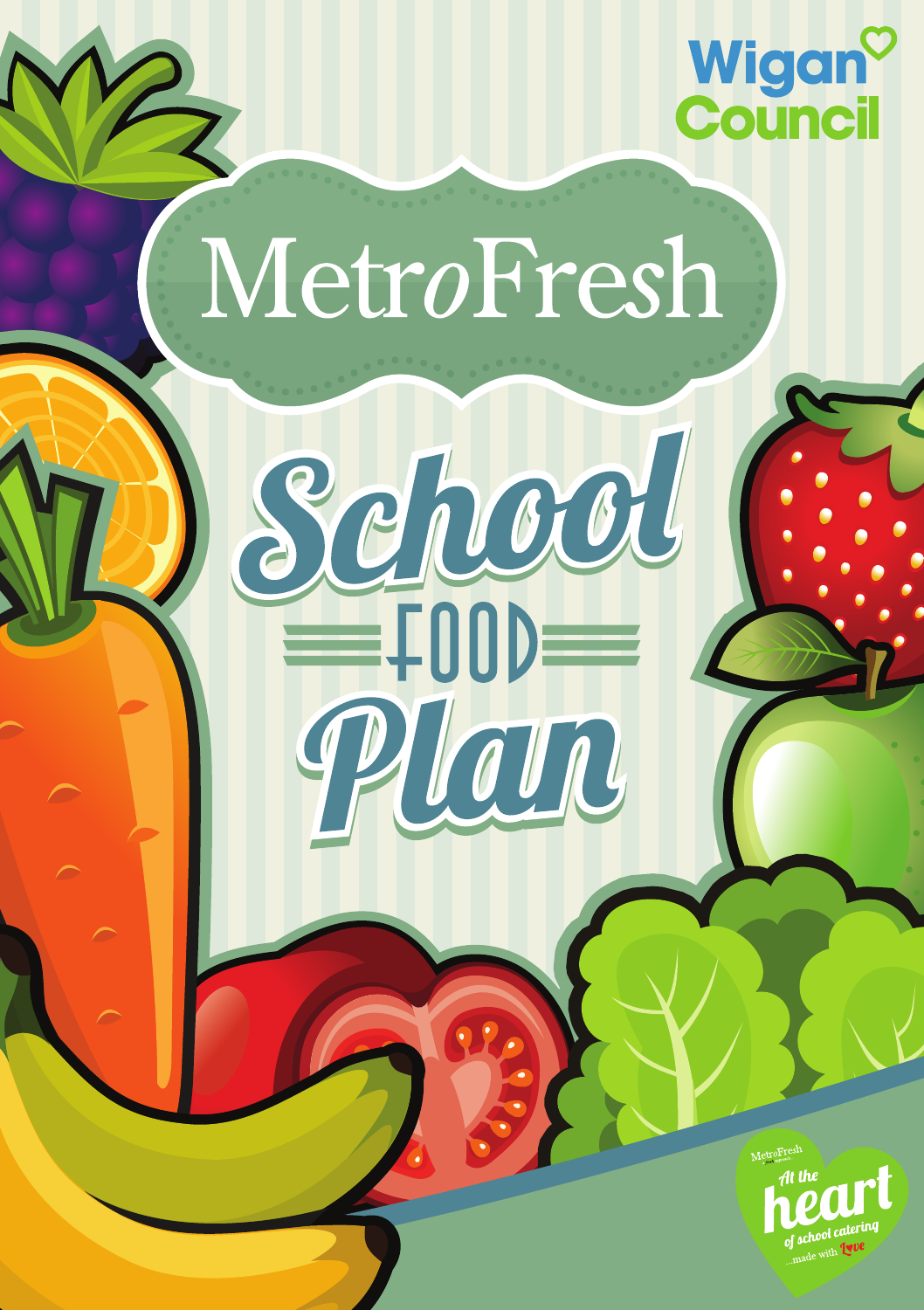# **ELUTURE** OE WIGAN

Feeding

*'This plan is about good food and happiness.*

*It is about the pleasures of growing, cooking and eating proper food.*

*It is also about improving the academic performance of our children and the health of our nation.'*

*Good food provision in schools has been shown to lead not only to healthier children, but to improved attainment. We hope this plan will help to create a generation of children who enjoy food that makes them healthier, more successful and, most importantly, happier.*

> - Henry Dimbleby and John Vincent www.schoolfoodplan.com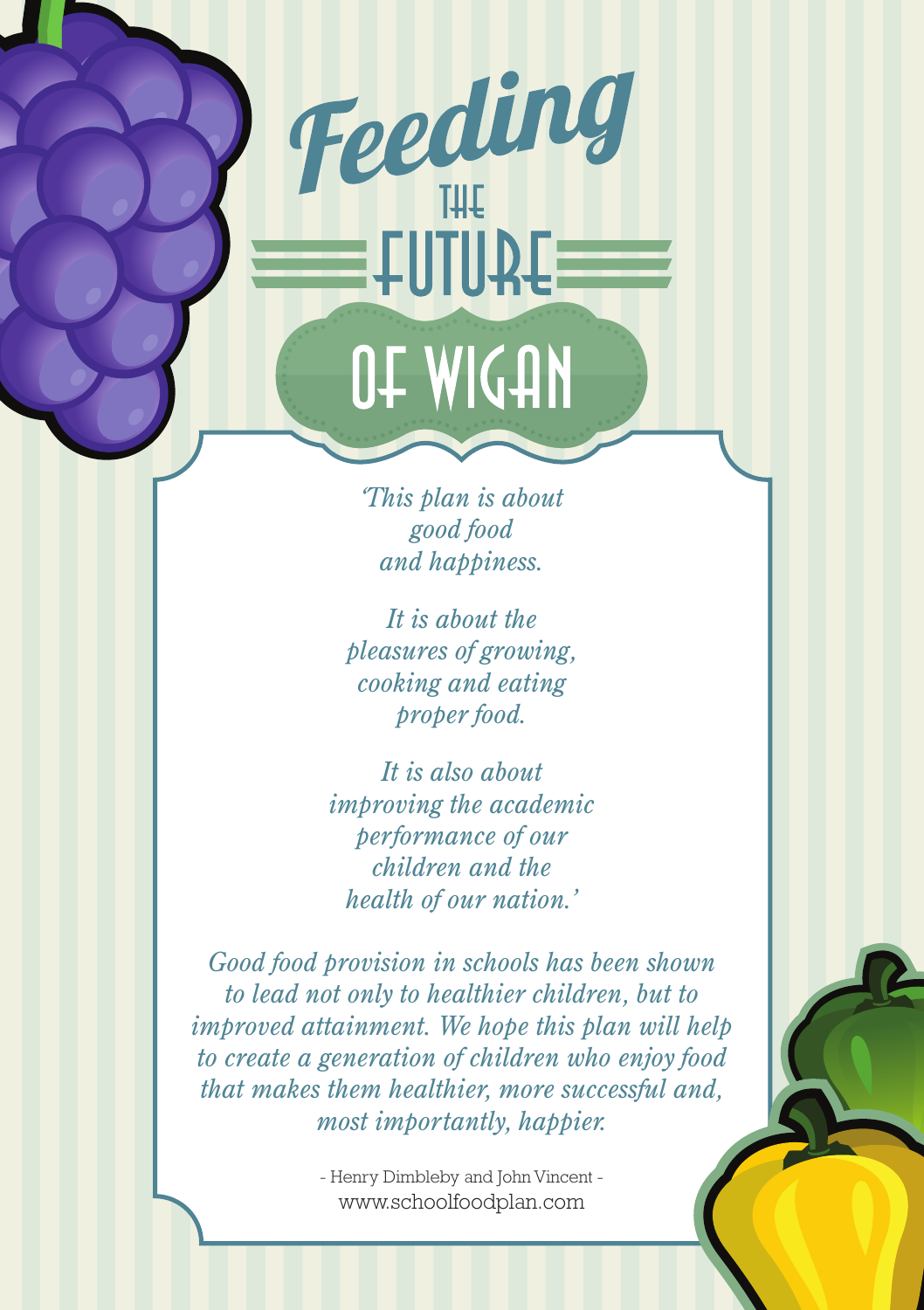

Free school meals for all children in reception, year 1 and 2 from September 2014. Ensure your child has a Universal Infant free school meal and save your household upto £418 per child per year.

From September 2014, all children in reception, year 1 and year 2 in England will be eligible for Universal Infant Free School Meals as part of the governments new initiative.

This includes infant pupils in maintained infant and primary schools, free schools, academies, special schools and pupil referral units.

School meals will give your child a real appetite for learning and help them to achieve their full potential. they can enjoy delicious, healthy meals without the bills and the fuss of making packed lunches.

There is nothing healthier for your child and your family's budget than free school meals. All our meals meet nutritional standards and our professional cooks prepare the meals for your child; it saves you having to worry about the effort and expense of making packed lunches every day.

#### Think of the time you'd save

If your child has a healthy and tasty free school meals instead of packed lunches, you could save up to 190 hours a year, which is the time needed to make packed lunches that meet the nutritional standards of school meals – that's just over a week!

Talk to your child's school for more details of how to take up your entitlement.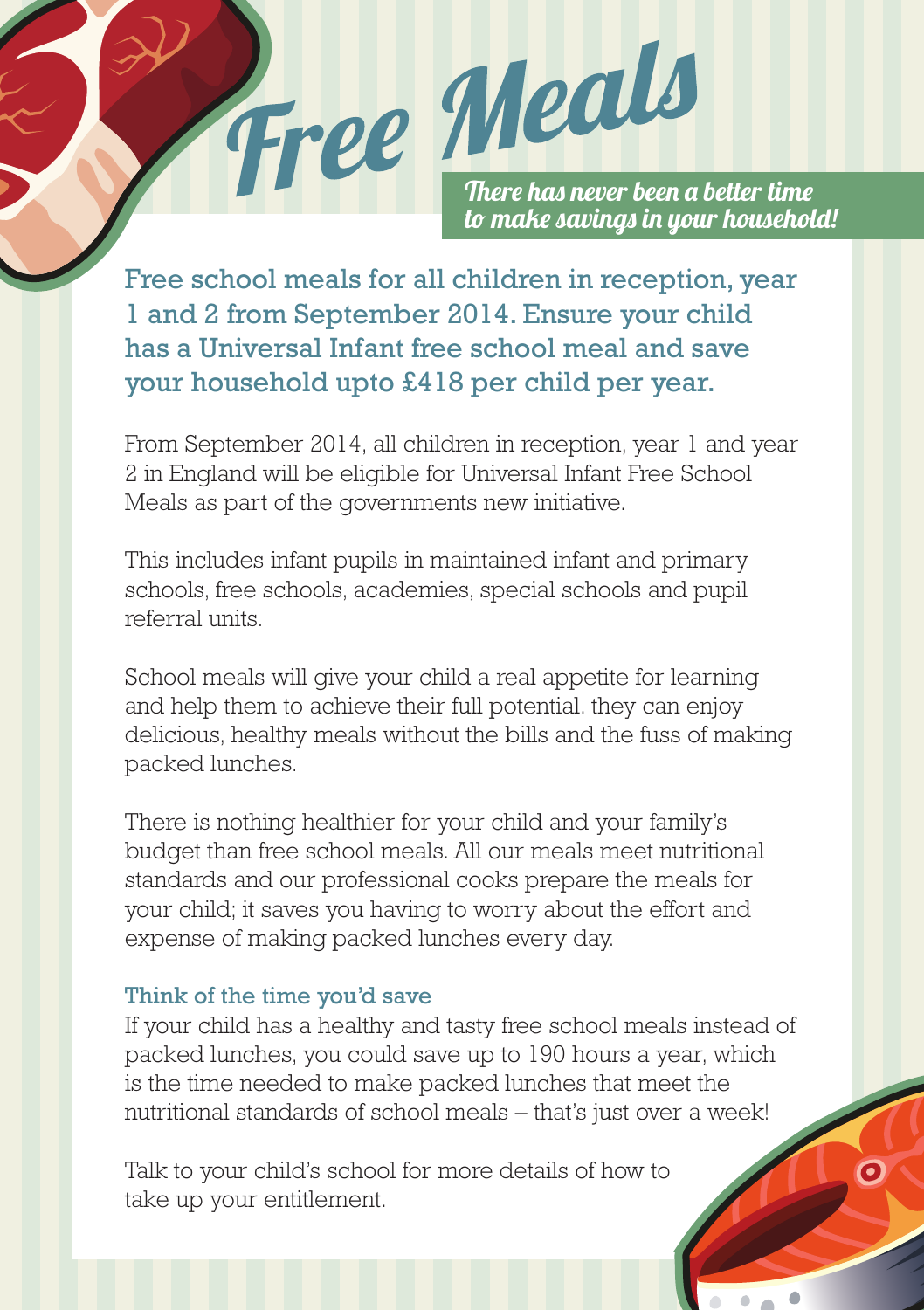# The Pupil Premium

The Pupil Premium is worth up to £1300 per pupil to your school and it is additional government funding given to publicly funded schools in England.

It is claimed as part of Free School Meals and if you receive certain benefits or have a household income below the governments threshold your school will receive the Pupil Premium.

The funding is used to provide your child with the best education and support and is utilised for a range of interventions including: help with costs of school trips, music fees, teaching assistant staff, after school programmes, and new and extra equipment etc.

To find out more about how this funding is used at your child's school, please contact the school or visit the school website.

## Making a Free School Meals Application

If your child is in Reception, Year 1 and Year 2 they will automatically receive free school meals through the governments UIFSM initiative,

#### however,

…..if you are claiming one of the eligible benefits or your household income is below the governments threshold, then it is extremely important that you still complete an application form so your child's school receives the further funding from the pupil premium.

You can continue to claim for Free School Meals through the **new and improved** online claims process. The new claim form will soon be available at: www.wigan.gov.uk/freeschoolmeals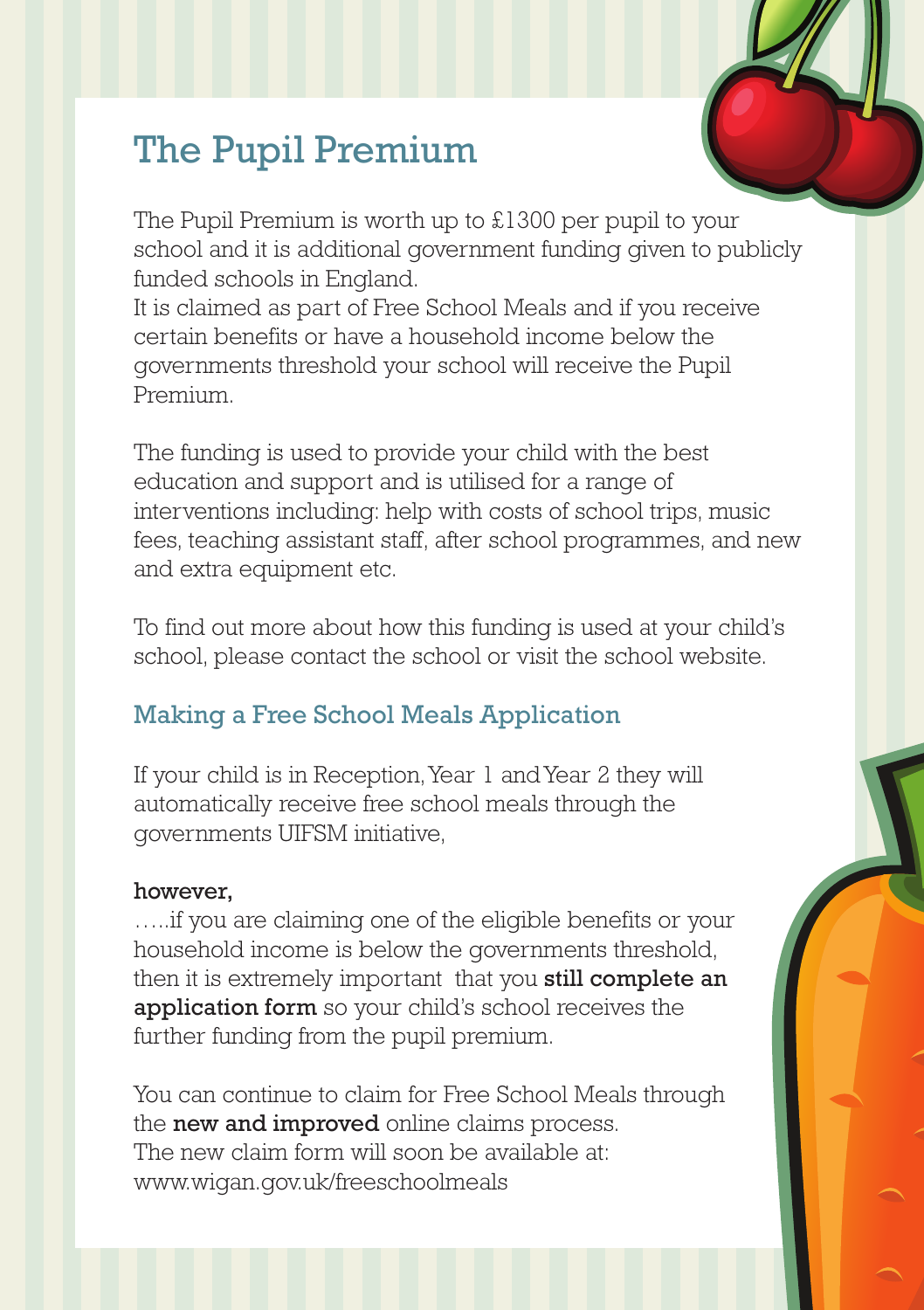The new application form provides you with an instant eligibility check and will immediately return a decision on entitlement. If successful, you will receive a letter (which you can print out) informing you of the decision which you can then give to your child's school.

If you prefer, your child's school can make an application for Free School Meals on your behalf. You will need to give your consent and provide the school with the following information;

Parents name Address (including postcode) Date of birth National Insurance Number Income type and yearly income if applicable Child's name, date of birth and current school

### Criteria and Eligibilty

Parents must meet the following criteria in order for their child to be eligible for Free School Meals and for their school to receive the Pupil Premium.

- Income support
- Income-based Jobseeker's Allowance
- Income-related Employment and Support Allowance
- Support under Part VI of the Immigration and Asylum Act 1999
- The Guarantee element of State Pension Credit
- Child Tax Credit, provided you are not entitled to Working Tax Credit and have an annual income that does not exceed £16,190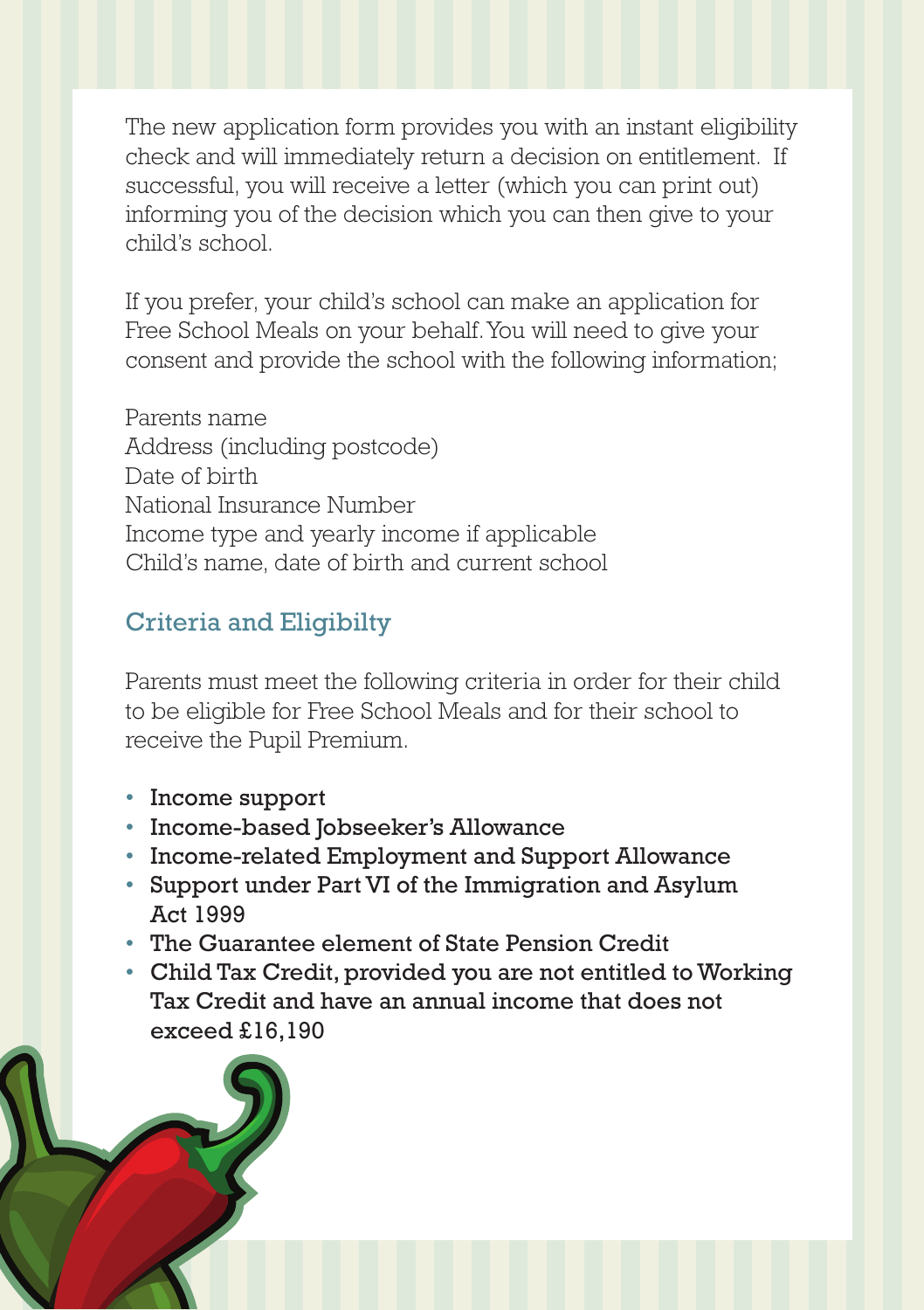#### Can I claim free school meals for my older children?

Free school meals are available to all children including those in years 3 and above whose parents receive one of the following benefits –

Income Support Income-based Jobseekers Allowance The guaranteed part of State Pension Credit Support under part 6 of the Immigration and Asylum Act 1999 Child Tax Credit (Providing you are not entitled to Working Tax Credit and have a annual gross income of no more than £16,190, as assessed by the Inland Revenue) Working Tax Credit run-on (Paid 4 weeks after you stop qualifying got Working Tax Credit) Universal Credit

To find out more visit HYPERLINK "http://www.wigan.gov.uk/freeschoolmeals" www.wigan.gov.uk/freeschoolmeals by making a claim for Free School Meals your school may be eligible to qualify for The Pupil Premium.

#### Other Benefits

It is important that if you think that you may be eligible to receive Housing Benefits and/or Council Tax Reduction that you complete a 'Housing Benefit and Council Tax Reduction New Claim Form'. This will also perform the same Free School Meals eligibility checks as above.

Please see contact information on back page.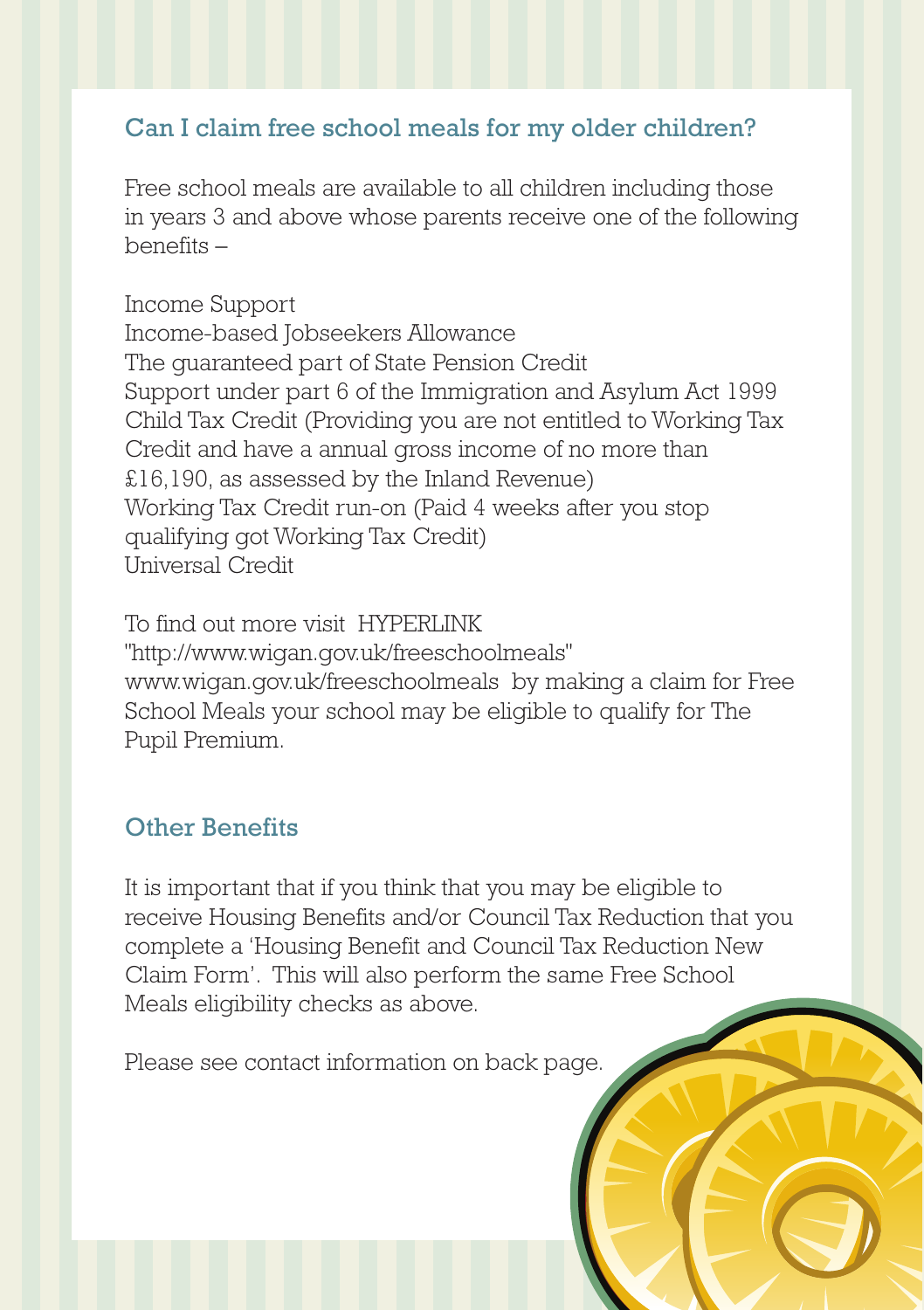# Why choose school meals?

#### It's the healthy option.

The School Food Plan and the new food based standards for lunches aim to improve the academic performance of our children and the health of our nation. Good food provision in schools has shown to lead not only to healthier children but also to improved achievement.

In MetroFresh, School meals will give your child a real appetite for learning and help them to achieve their full potential. There is nothing healthier for your child and your family's budget than free school meals. As professional cooks prepare the meals for your child, it saves you having to worry about the effort and expense of making packed lunches every day.

MetroFresh recognise that good quality, nutritious food is not only an essential building block for a healthy life style, it can also help children and young people reach their full educational potential. Enjoying good food in a friendly and sociable environment when young can establish a lifelong pattern of healthy eating that continues throughout life.

We want to ensure that every child has the best start in life; enabling all children and young people to maximize their capabilities and have control over their lives and their attitude and behaviour towards food is a significant part of this. We care about the food your child eats at Lunchtime and we aim to positively influence the diet of our children and young people by always thinking about where the food we put on our plates comes from and how it was produced.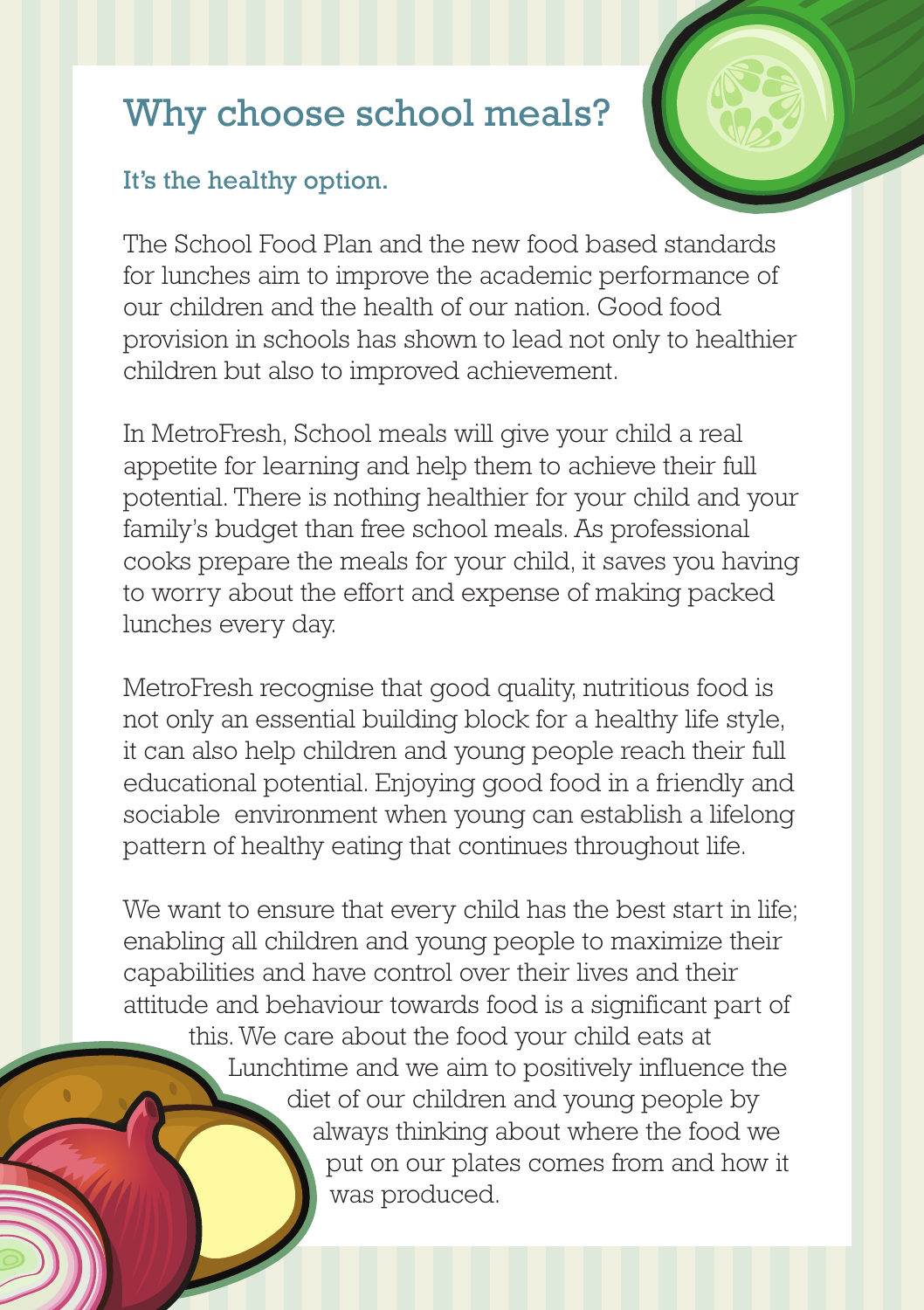# Jocally sourced food

A passion for food is the thread which runs through the fabric of MetroFresh and ensuring the highest quality raw ingredients is a priority to us. We are committed to using local and regional suppliers in order to minimise 'food miles' and to support the local economy. In fact, all our fresh veg is farmed just 12 miles up the road.

We work hard to carefully select and monitor our food suppliers to make sure we get the best that money can buy whilst at the same time ensuring all supplier's comply with the same business ethics and policies around food safety, animal welfare and environmental protection.

95% of our school food suppliers are classed as local and 75% of our food purchases are produced by local businesses.

All our fresh meat is from farms that satisfy UK welfare standards and our fish is recognised

as Marine Conservation Society 'Fish to eat'

Our Fresh Milk is produced on the Fylde Coast and we hold the Good Egg Award for adopting the policy of only procuring free range eggs, MetroFresh being one of only a handful of local authority caterers to hold this accolade.

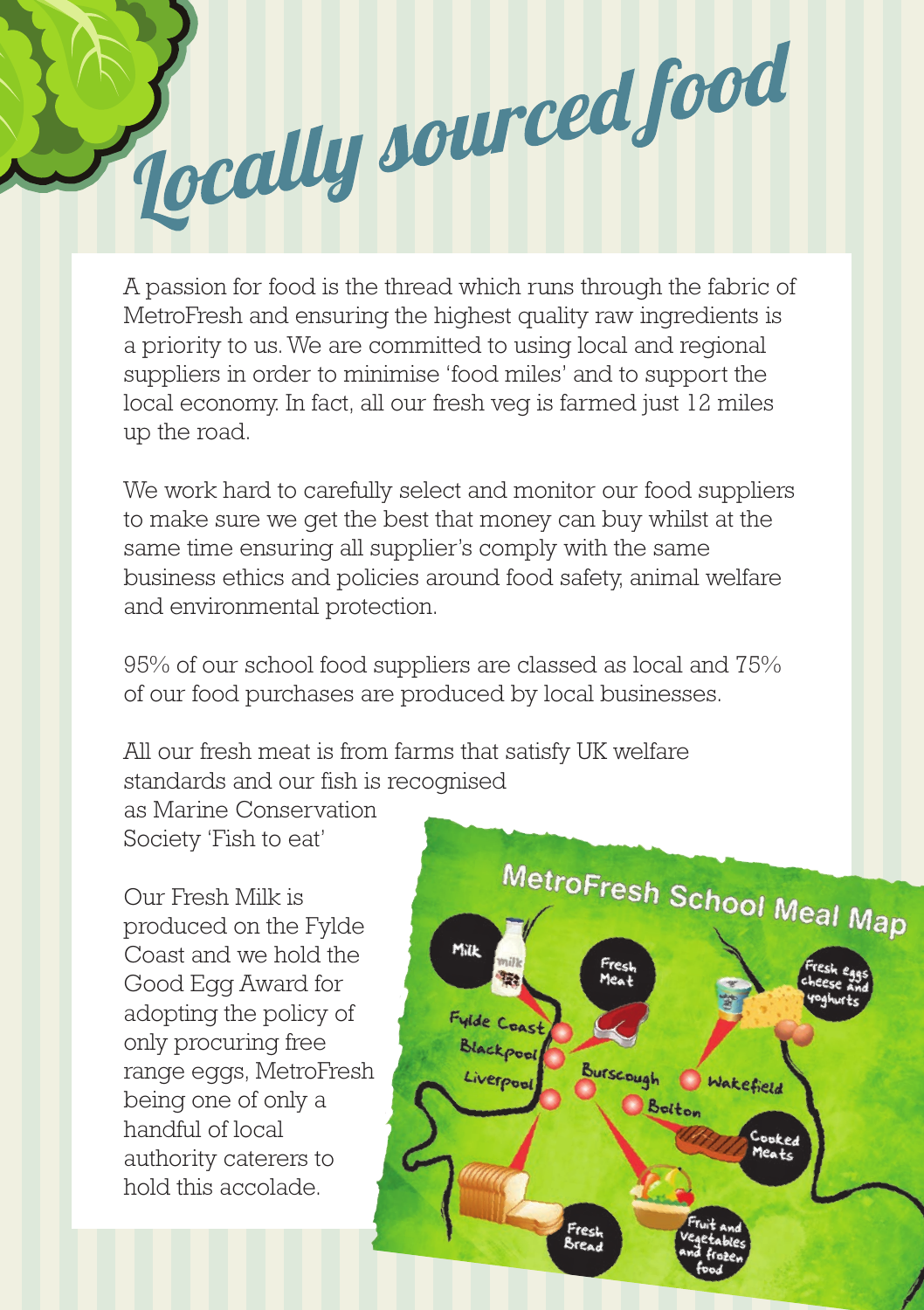# Putting the fun into food

Our Lunch Bunch characters are designed to make school lunches even more enjoyable and help us introduce new foods and tastes to children.

Our characters and tasty menu encourage children to make healthier food choices in order to provide them with the energy to actively learn in the afternoon.

MetroFresh have a planned promotional calendar which brings fun, excitement and education to lunch times and actively encourages participation from those who don't always have a school lunch.

- Christmas Parties
- Chinese New Year
- Valentines Day
- Easter Eggs-travaganza
- Wimbledon
- Harvest Festival

All theme menu's and promotional events will be available on your schools website so please keep visiting to see what is planned.

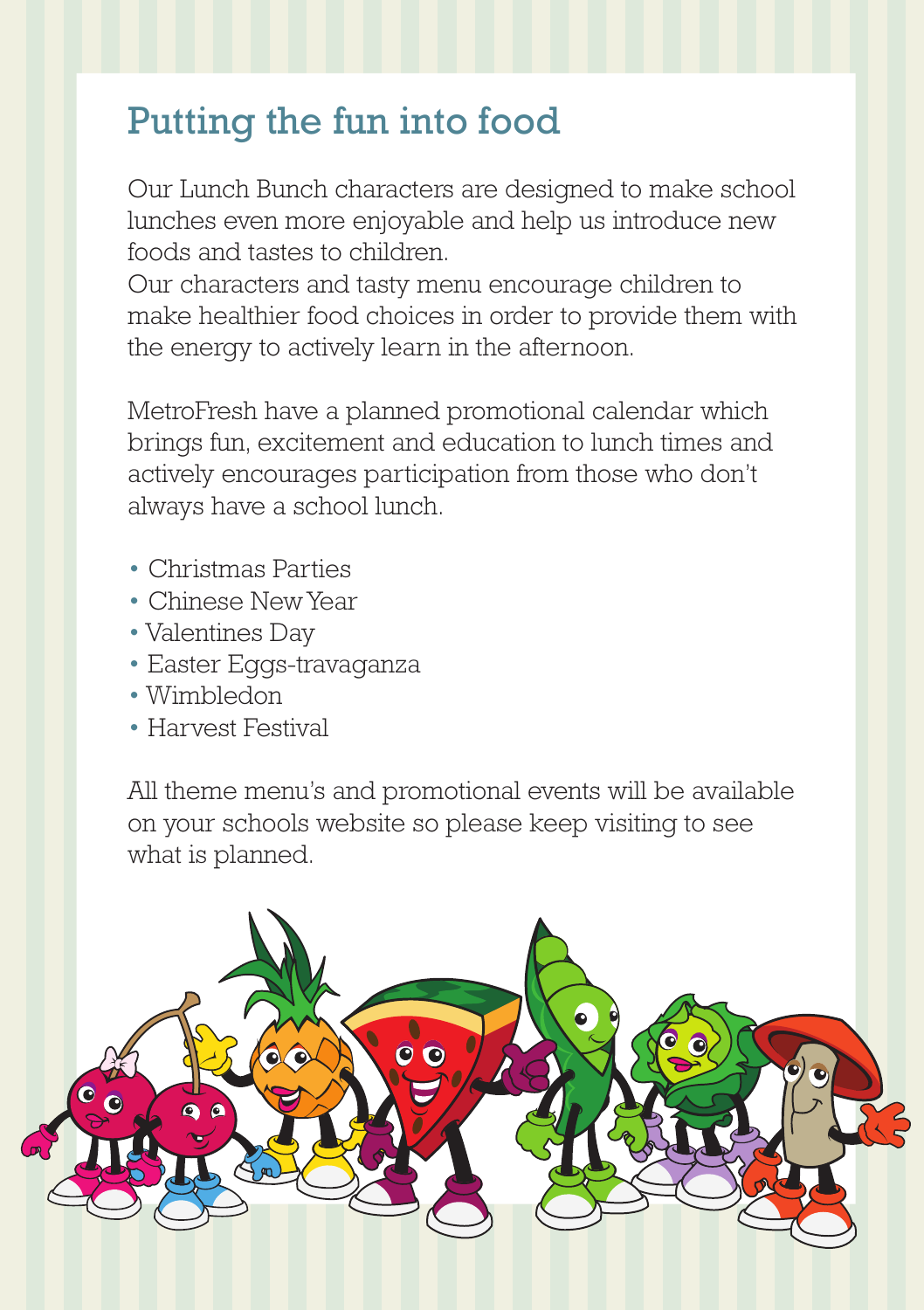# Special Diets

#### We aim to provide a school meal for all pupils, including those with medical diets.

These special diets are for pupils with a medical problem, not just a dislike of certain foods. You will need to tell the school that your child has an allergy and also provide medical evidence, for example a letter from their GP or a consultant paediatrician, together with any information received from their dietician.

Once the school has received this information they will tell the Cook Supervisor. Depending on the nature of the request it may be necessary for a service manager to meet with you and the school to discuss your child's needs in detail.

# Want to join us?

We are always looking for energetic and enthusiastic people to join our catering, caretaking, cleaning or School Crossing Patrol teams and we offer full training and induction programme, a minimum hourly rate of £7.45, a term time contract which may fit in with family commitments,), uniform and entry into the local government pension scheme.

For those individuals who want to progress, we offer both internal development programmes and NVQ courses to enhance your skills and learning.

For up to date information on current job opportunities please go to www.wigan.gov.uk/Resident/Jobs-Careers

Or email MetroFresh@wigan.gov.uk with any enquiries, or for an application form.